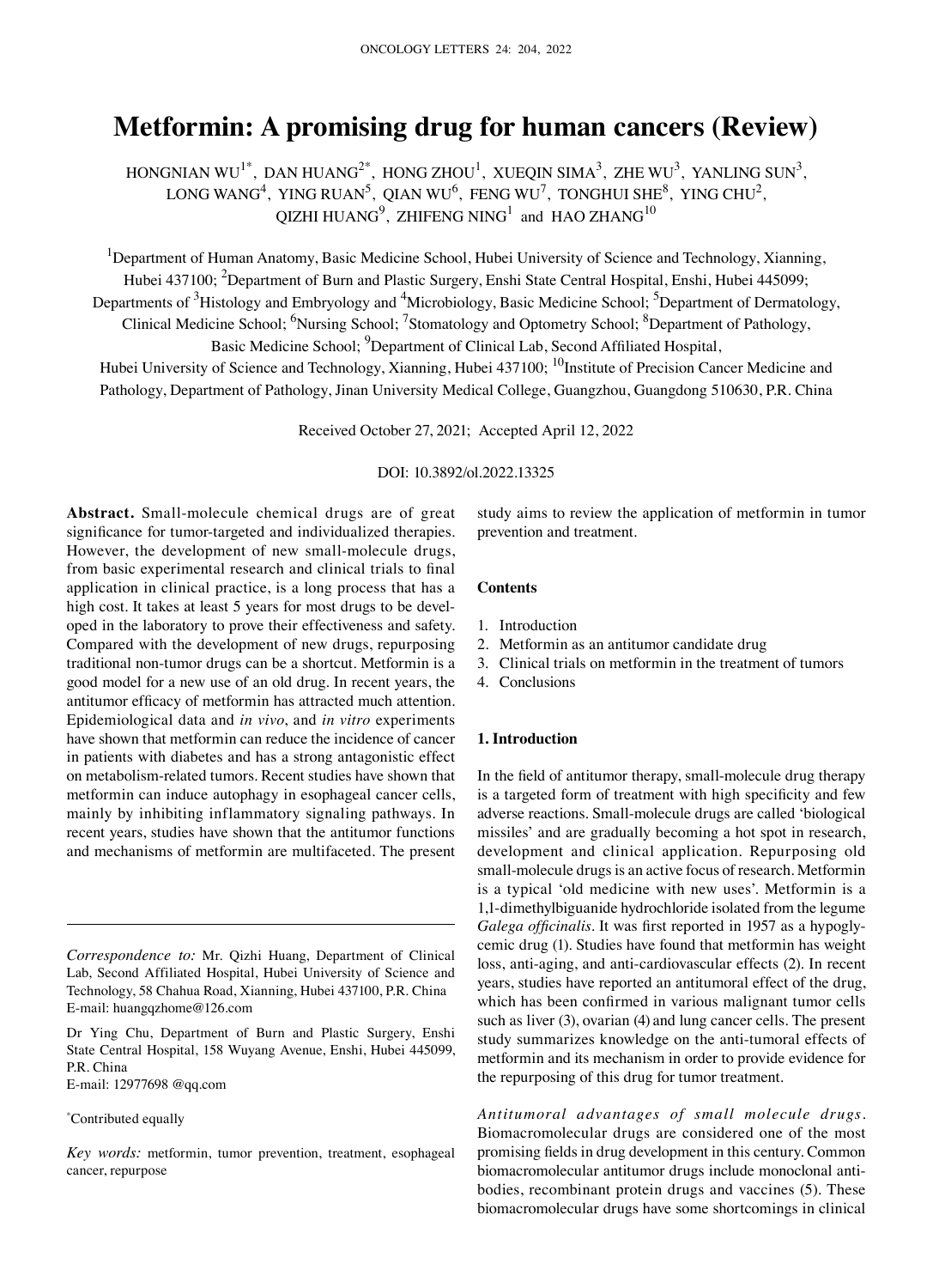use: i) Lack of selectivity for targeted lesion tissues in contrast to normal tissues, which may cause serious adverse reactions; ii) most drugs cannot enter cells to exert an antitumoral effect and iii) their mechanism of action on tissues, organs, cells and molecules within the body is frequently uncertain, therefore it is difficult to evaluate their efficacy (6). These factors lead to unsatisfactory clinical therapeutic effects of biomacromolecular drugs. By contrast, small-molecule drugs are more popular in the clinics because they may have better therapeutic efficacy and fewer adverse reactions. More importantly, they are relatively inexpensive (7). However, with the widespread application of these drugs, their shortcomings have also became prominent: Ease in development of drug resistance and multiple adverse reactions, resulting in reduced clinical efficacy. For example, gefitinib and erlotinib used in the treatment of non-small cell lung cancer (NSCLC) (8), imatinib in the treatment of chronic myeloid leukemia (8) and gastrointestinal stromal tumors (9) are reported to have several side effects and develop tumor resistance.

Among the numerous strategies available to improve tumor treatment (10), the development of new drugs is worth considering. However, this development requires a large amount of funding, a long testing period and large‑scale and multi-center clinical trials. The economic and time costs of new drug research and development are huge, and it is difficult to improve the current status of tumor treatment in the short term. Therefore, exploring the functions and indications of existing non‑antitumoral small‑molecule drugs to evaluate their potential antitumoral efficacy, and therefore repurposing 'old drugs' is an important way to improve the clinical efficacy of antitumoral treatment.

Metformin, the chemical structure of which is shown in Fig. 1, is the first-line drug used clinically for type 2 diabetes. In recent years, it was discovered that the drug has antitumoral effects, which is a typical form of repurposing (11). In addition to metformin, there are a number of small-molecule drugs that have regained a 'new life' in the anti‑cancer field, such as aspirin (12), thalidomide (13), statins (14), vitamin D (15) and green tea extract (16).

*Metformin bioavailability.* The cellular uptake and secretion rate of metformin largely depends on the expression of organic cation transporters and of multidrug and toxin extrusion proteins (17). The organic cation transporter, toxin extrusion protein and plasma membrane monoamine transporter distribute metformin to several tissues, such as the liver, kidneys and small intestine, and also mediate metformin metabolism and secretion. Oral metformin is mainly absorbed through the upper small intestine. Knockout mice for the toxin extrusion protein transporter show a significant reduction in the clearance and distribution of metformin, usually without an effect on tissue distribution or pharmacological effects (10). The bioavailability of oral metformin is 40‑60% (18). Metformin uptake is dose‑dependent, but saturable (19). In clinical trials, the plasma elimination half-life is  $\sim$ 5–6 h in patients with normal renal function under repeated metformin administration (20). Approximately 90% of oral metformin is secreted through the kidneys within 24 h. However, for patients with advanced cancer and gastrointestinal tumors with poor prognosis, the possibility of reaching high blood concentrations is low (21). In a cell line model, the half-inhibitory concentration  $(IC_{50})$  of metformin is between 5 and 20 mM. In breast cancer cell lines, the  $IC_{50}$  of metformin is increased and apoptosis and cell cycle arrest induced by metformin are decreased at high glucose levels compared with low glucose levels (22). The *in vitro* activation of cellular AMP‑activated protein kinase (AMPK) requires at least 1 mM metformin in numerous cancer cell lines (23). This is equivalent to an intracellular concentration of 131  $\mu$ M, which is close to the plasma concentration of metformin in mice receiving an intraperitoneal injection of 145  $\mu$ M. Compared with oral metformin, the intraperitoneal injection can increase the bioavailability of metformin in mice. In particular, the metformin concentration in the blood, liver and kidneys increases, significantly (18). In mouse tumor models, the biodistribution of <sup>11</sup>C-metformin administered intravenously shows relatively high tracer uptake in the kidneys and liver, and relatively low tracer uptake in the blood and tumors  $(24)$ . <sup>11</sup>C-metformin-positron emission tomography can be combined with mutation screening of metformin sensitivity-related genes and can be used clinically to identify metformin‑sensitive tumors. In a rat model of lipopolysaccharide‑induced systemic inflammation, the concentration of metformin varies between different brain regions, with the highest concentration of metformin in the pituitary gland and cerebrospinal fluid  $(\sim 30 \mu M)$ .

#### **2. Metformin as an antitumor candidate drug**

*Multiple functions of metformin.* Metformin was originally chemically synthesized in 1929 (25). It was first approved as a clinical drug in 1957 and has since been used to treat diabetes (26). In 1998, metformin was discovered to have a protective effect on the cardiovascular system (27). Since then, other functions of the drug have been discovered (Fig. 2). For example, metformin can be used in the adjuvant treatment of tuberculosis (28), and it is also used in the routine treatment of polycystic ovary syndrome (29). In addition, metformin can delay aging and improve the symptoms of non‑alcoholic fatty liver (30), prevent and treat uveitis (31), reduce the prevalence of Parkinson's disease (32) and improve the intestinal flora imbalance in diabetic patients (33). Basic research has shown that metformin inhibits the expression of mammalian target of rapamycin (mTOR) by activating AMPK to improve rheumatoid arthritis (34). Metformin combined with risperidone can significantly improve fasting blood glucose, triglyceride levels, high-density lipoprotein levels, and body mass index in patients with schizophrenia complicated with metabolic syndrome, and effectively reduce the incidence of metabolic syndrome (35).

#### *Antitumoral effects of metformin*

*The basis of the antitumoral effect of metformin.* In 1910, Maynard suggested that diabetes is associated with tumors (36). Since then, an increasing number of studies have shown that diabetes can increase the risk of various malignant tumors(37‑39). Diabetes and tumors have common risk factors, including age, sex, diet and smoking and their onset is related to the insulin/insulin-like growth factor (IGF) pathway (40). Patients with diabetes are prone to develop tumors. At present, most studies suggest that hyperglycemia, hyperinsulinemia,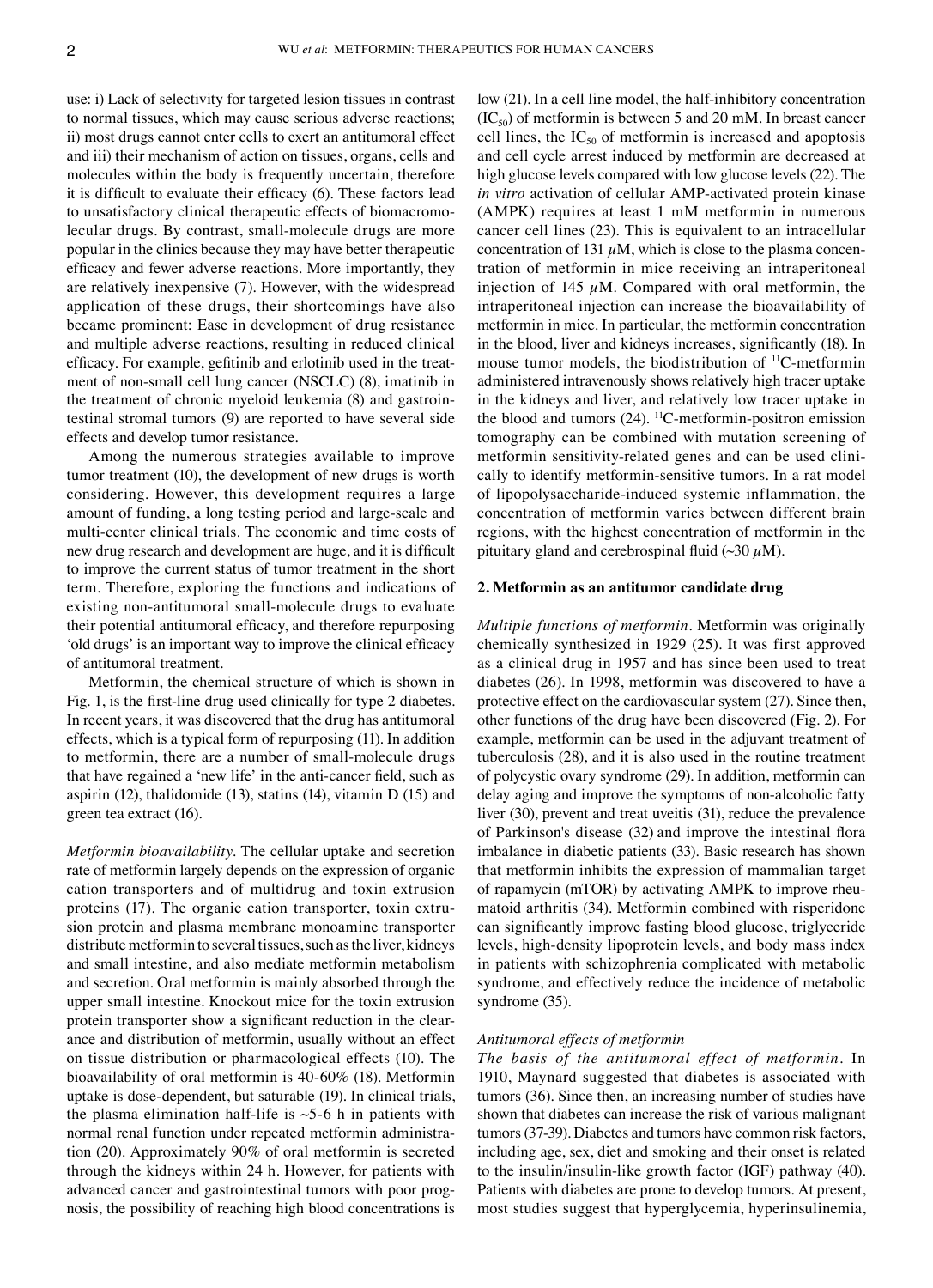

Figure 1. Chemical structure of metformin.

IGF‑1, DNA damage, inflammatory factors and obesity may be involved in the pathological process of diabetes-related tumors (41‑43). Adequate blood sugar control is beneficial in reducing the risk of malignant tumors. Obese patients with type 2 diabetes have a higher risk of developing cancer such as liver (44), biliary tract (45), pancreatic (46), colorectal (47), kidney (48), bladder (49), breast (50) and endometrial cancer (51). Insulin resistance leads to unsatisfactory treatment effects in diabetes, and is a chronic, non-specific inflammatory process. Insulin resistance not only leads to an increase in insulin and IGFs, but also promotes mitosis (52), activates the PI3K/AKT cell proliferation signaling pathway, promotes tumor cell growth (53) and aggravates the tumor inflammatory response to promote tumor invasion and metastasis.

Studies have reported that metformin has an effect on tumors of non‑obese patients. Metformin can inhibit growth and promote differentiation of ovarian (54), endometrial (55), and breast cancer (56), thereby reducing the risk and mortality of these tumors. Jayalath *et al* (44) found that metformin reduced the level of serum prostate‑specific antigen and delayed the progression of prostate cancer. In addition, metformin increases the sensitivity of patients with colorectal cancer (especially those with diabetes) to radiotherapy and improved the progression-free survival of patients with NSCLC (57). Additionally, metformin inhibits metastasis of malignant gliomas (58).

*Epidemiological research on the antitumoral effect of metformin.* In recent years, epidemiological data have shown that diabetes increased the risk of a number of tumors. The cancer mortality rate in patients with diabetes is 1.41 times that of patients without diabetes (59). Studies have shown that metformin reduced the incidence of cancer by 30-50%, especially pancreatic cancer (60), hepatocellular carcinoma (61) and colon cancer (62). Febbraro *et al* (63) conducted a retrospective cohort study on 341 patients with ovarian cancer and found that, the 5‑year progression‑free survival rate of diabetic patients taking metformin was higher than diabetic patients who did not take metformin and non-diabetic patients., but the 5‑year overall survival rates were not significantly different. Xu *et al* (64) reported that the pathological complete response rate of patients with diabetes and breast cancer taking metformin was 24%, which was higher than that of patients not taking metformin (8%) and also higher than that of patients without diabetes taking metformin (16%), suggesting that metformin may improve the prognosis of breast cancer in patients with diabetes. Wang et al (65) proved through randomized controlled trials that for patients with breast cancer but



Figure 2. Multiple functions of metformin. In addition to hypoglycemia, metformin displays antitumor, anti‑aging, anti‑Parkinson's disease and weight loss effects.

without diabetes, metformin could improve the prognosis of breast cancer by reducing blood insulin and testosterone levels. Tseng (66) showed that metformin significantly reduced the incidence of prostate cancer in men with type 2 diabetes mellitus. In a follow‑up study of patients with newly developed diabetes between 1998 and 2002, as of the end of 2009, the incidence of prostate cancer in patients with diabetes taking metformin was 239.42/100,000 per year, while the incidence of non‑users was 737.10/100,000 person‑years, and the adjusted risk odds ratio was 0.467 (95% CI, 0.446‑0.488). A comparison of the survival of 750 patients with stage 4 NSCLC aged 65‑80 years old found that 61% of the patients were already taking metformin when they were diagnosed with lung cancer (67). The median survival time of the metformin group was 5 months, while that of the non‑users was 3 months with a statistically significant difference (67). Studies on the risk of thyroid cancer in patients with type 2 diabetes taking metformin have also shown that metformin could reduce the incidence of thyroid cancer (68). The incidence rate of patients taking metformin was 24.09/100,000 person-years, while the incidence rate of those not taking metformin was 87.33/100,000 person‑years, with an adjusted risk ratio of 0.683 (95% CI, 0.598‑0.780) (68). Other studies have also shown that metformin decreases the risk of esophageal adenocarcinoma (69) and endometrial cancer (70). Bowker *et al* (71) conducted a five‑year follow‑up of 10,309 newly‑diagnosed patients with type 2 diabetes, and found that the tumor-related mortality of patients taking metformin was significantly lower than that of patients using sulfonylurea‑type hypoglycemic drugs or insulin. Another meta‑analysis on 13,008 patients with type 2 diabetes and tumors showed that the survival rate of tumor patients using metformin was significantly higher than that of non-users, and cancer-related mortality was significantly lower than that of non‑users (72). Metformin is likely to inhibit tumor progression in patients with type 2 diabetes and can reduce the progression risk of patients with tumors and tumor-related mortality, thereby improving patient survival.

*Experimental research on metformin antitumoral activity.*  Emerging evidence has shown that metformin can inhibit the growth of several types of cancer cells *in vitro* (73‑75). At the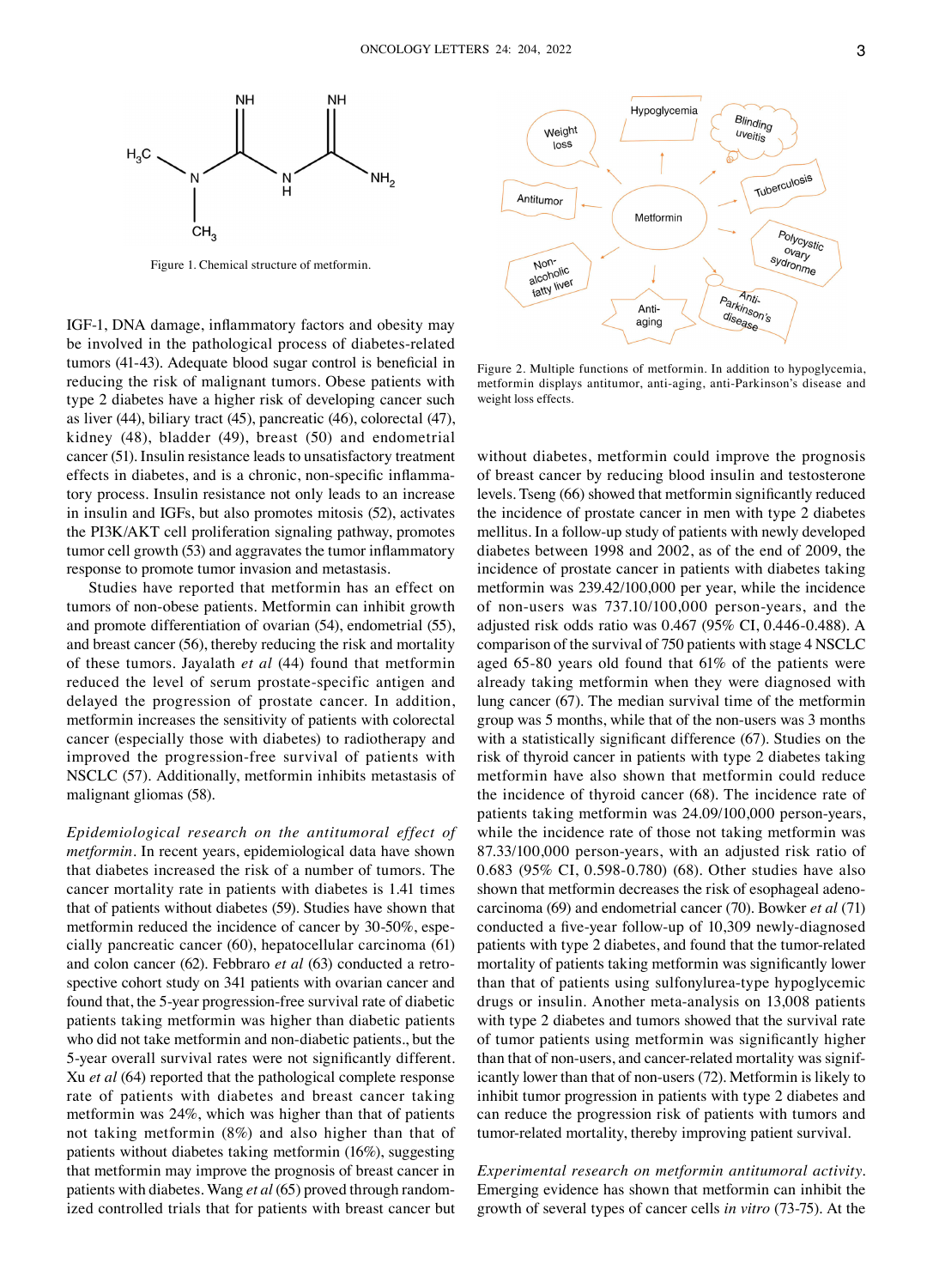same time, its antitumoral effect in a mouse tumor model has also been confirmed (76). Huang *et al* (76) reported that PTEN knockout mice fed with 300 mg/kg/day metformin had delayed tumorigenesis, and that metformin effectively inhibits growth of colon polyps. In addition to inhibiting spontaneous and carcinogen‑induced tumors, metformin could inhibit allograft tumors. Phoenix *et al* (77) implanted tumor cells cultured in a high-sugar and high-insulin environment into mice, and found that the administration of metformin at a dose 40 times higher than the clinical dose effectively reduces the growth rate of tumors. Anisimov *et al* (78) found that metformin significantly inhibited tumor growth in HER2/neu transgenic mice and increased their average life span. Memmott *et al* (79) used the tobacco carcinogen NNK to generate an A/J mouse lung cancer model and found that metformin could delay tumorigenesis and reduced tumor burden in mice. It was hypothesized that the antitumoral effect of metformin was related to the downregulation of insulin and IGF‑1 receptor. The AKT receptor pathway was also involved. Metformin could indirectly reduce the expression of mTOR (the 'master factor' of protein synthesis in cells) in the mouse lung tissue through the AKT pathway, leading to the inhibition of tumor cell growth.

# *Antitumoral mechanism of metformin*

*The protein kinase (AMPK)/mTOR pathway.* AMPK is one of the main regulators of cell energy status and key cellular processes such as lipid and glucose metabolism, cell growth, autophagy and apoptosis. This enzyme maintains mitochondrial homeostasis and is activated when the ratio of AMP or ADP to ATP increases, and compensates for energy loss by upregulating glycolysis (80). Tumors such as breast (81), pancreatic (82) and prostate cancer (83) are related to obesity, which in turn is associated with the AMPK/mTOR metabolic pathway (84). AMPK is the cell's 'energy receptor' being activated when energy is lacking and inhibited when energy is excessive. After AMPK is activated, it can regulate multiple pathways, including the mTOR pathway, thus dominating intracellular protein synthesis (84). Most studies have shown that metformin inhibits obesity‑related tumors through the AMPK/mTOR pathway (85,86). In this pathway, AMPK activation by metformin requires an interaction between the regulatory factor liver kinase B‑1 and inositol polyphosphate multikinase (87). In addition, the lysosomal pathway is essential for metformin to activate AMPK (88). Metformin activates AMPK through phosphorylation, which in turn downregulates the expression of key adipogenic transcription factor sterol regulatory elements combined with transcription factor 1, leading to the downregulation of lipogenic enzymes, such as Fas cell surface death receptors (89). Metformin directly and indirectly activates AMPK. AMPK can block proliferation and metastasis of tumor cells by compromising mTOR. Tumor cells cannot survive because they cannot synthesize proteins normally (90) (Fig. 3).

Metformin does not act only on AMPK to function. Compared with normal cells, cancer cells have a higher ATP demand. Metformin can reversibly inhibit NADH dehydrogenase (mitochondrial complex I) activity of the respiratory chain and exert its role as an inhibitor of oxidative phosphorylation at the molecular level, thereby inhibiting ATP production.



Figure 3. Anti‑neoplastic activity of metformin via inhibition of AMPK/mTOR pathway. Inhibition of AMPK/mTOR pathway leading to the arrest of protein synthesis is a major anti‑ neoplastic activity of metformin.

Metformin accumulates in the mitochondrial matrix in the presence of a polarized mitochondrial membrane potential. By inhibiting the effective coupling of redox and proton transfer domains, it reversibly inhibits the NADH dehydrogenase (mitochondrial complex I) of the respiratory chain (91), thereby inhibiting ATP production.

*Inflammatory pathways and cell death induction.* Metformin also has antitumoral effects on tumors of non‑obese patients and can cause tumor cell death. Cell death can be divided into programmed and unprogrammed cell death, the latter of which is also known as necrosis. According to the Clarke morphological classification, programmed cell death can be divided into: i) Apoptosis); ii) autophagic cell death and iii) necrosis‑like programmed cell death. Feng *et al* (92) found that metformin inhibited tumors by inducing tumor cell apoptosis and autophagy, in the treatment of esophageal cancer. Metformin‑mediated apoptosis of esophageal cancer cells was subtle, and the main mechanism of cell death was autophagy. Additionally, it was found that AMPK was not the only pathway involved in metformin‑mediated esophageal cancer cell apoptosis and autophagy.

Several metformin effects do not rely on AMPK mechanisms, these are known as the pleiotropic effect of metformin in tumor treatment (93‑95). Biochemical studies have shown that the redox shuttle enzyme mitochondrial glycerol-3-phosphate dehydrogenase (GPDH) was another major target (96). The drug reduced the redox state of mitochondria (in the plasma and liver) and limited the conversion of lactic acid to glycerol and glucose, thereby reducing liver gluconeogenesis.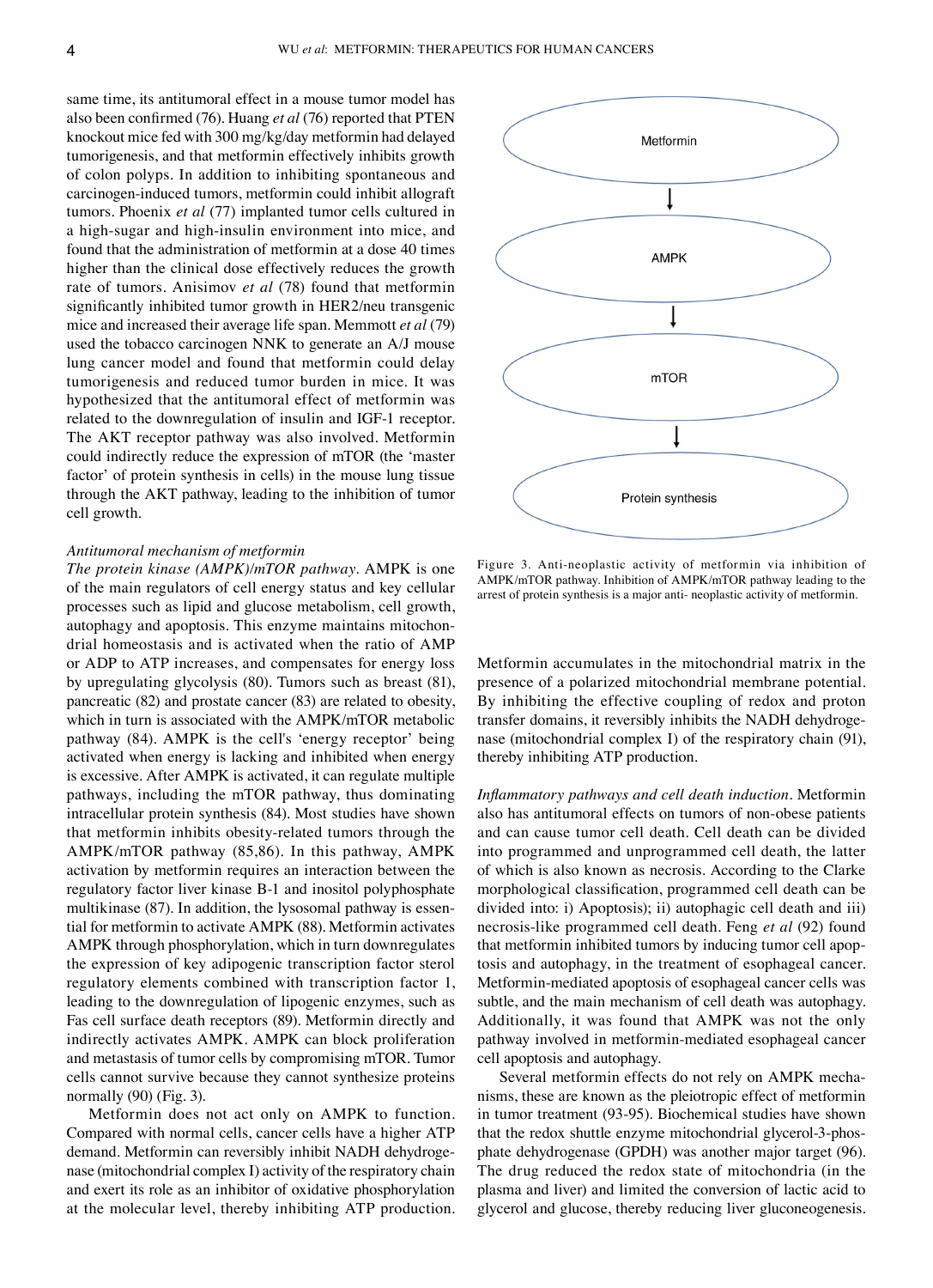Mitochondrial GPDH was overexpressed in the tumoral thyroid compared with that of normal thyroid tissues. Thyroid cancer cells with high mitochondrial GPDH expression were more susceptible to the inhibitory effects of metformin during proliferation (97). Hexokinase II is attached to the outer mitochondrial membrane and is highly expressed in cancer cells. Cell experiments and molecular simulation studies have shown that metformin inhibited the activity of hexokinase II by occupying the binding site of glucose-6-phosphate, and directly impaired glucose metabolism (98). This induced the dissociation of hexokinase II from mitochondria, leading to the activation of apoptotic signals.

Esophageal cancer was an inflammatory tumor (99). The *Stat3* gene product is at the intersection of many cancer and inflammatory signaling pathways (100). Therefore, it was possible that the mechanism of action of metformin in esophageal cancer was related to *Stat3*. Feng *et al* (92) showed that the treatment of esophageal cancer by metformin activated the STAT3 pathway, especially the STAT3/Bcl-2/ATG network signaling pathway, promoted apoptosis and autophagy, in which autophagy had a protective effect on the metformin‑mediated apoptosis, inducing an inhibition of tumor growth (Fig. 4). The results clarified the target of metformin in the treatment of esophageal cancer, revealed the possibility of combining autophagy inhibitors to enhance the clinical efficacy of metformin, and laid the foundation for the optimal design of esophageal cancer treatment options.

*Other antitumoral effects of metformin.* Other metformin antitumoral effects were presented in a recent study that reported that metformin had the potential to block or delay all kinds of malignant biological behaviors, such as cell cycle arrest, sensitivity to radiotherapy and chemotherapy, and inhibition of proliferation and differentiation of cancer stem cells (101).

#### **3. Clinical trials on metformin in the treatment of tumors**

The short‑term randomized clinical trial by Higurashi *et al* (102) showed that metformin could reduce abnormal colorectal polyps by 40% compared with the control group. Currently, several clinical trials (such as NCT04559308, NCT04387630 and NCT03137186) on cancer treatment with metformin have been initiated. Most ongoing clinical trials are based on the evaluation of changes in biomarkers, including insulin levels, AKT/mTOR signals and Ki67 staining. In addition, the clinical benefit of metformin, which uses response and survival rates as indicators, have also been studied, and retrospective studies have used cancer chemotherapy response and survival time as indicators, proving that metformin has potential clinical benefits (103,104).

Our research group adopted a short-term preoperative metformin neoadjuvant treatment for esophageal squamous cell carcinoma and analyzed the changes in the proliferation and apoptosis indices of cancer tissues of patients with metformin. Preliminary results confirmed that cancer proliferation is inhibited by the short‑term administration of metformin before surgery, indicating that the patient can benefit from short-term sustained-release of metformin treatment before surgery (105). The main side effect of metformin



Figure 4. Metformin induces esophageal cancer cell autophagy via the STAT3/Bcl-2/ATG pathway. Metformin inhibits STAT3 expression to decrease Bcl‑2 protein expression, which upregulates expression of autophagy marker ATG, thus inducing autophagy to slow tumor growth of esophageal cancer.

in patients is gastrointestinal discomfort. These results provide a theoretical basis for further application of metformin in the treatment of esophageal cancer.

The results of a meta-analysis showed that for patients with type 2 diabetes, the effect on blood sugar control was not sufficient when using metformin alone and that metformin combined with sulfonylurea hypoglycemic agents could improve blood sugar control and reduced cardiovascular disease mortality in patients with type 2 diabetes (106). Recent research has shown that metformin combined with chemotherapy drugs can significantly decrease local recurrence in patients with diabetes and NSCLC (107). In addition, compared with VEGF‑A inhibitors alone, metformin combined with VEGF‑A inhibitors is more effective in inhibiting tumor growth (108), indicating that the combined application of metformin can be a promising route to increase its antitumoral efficacy.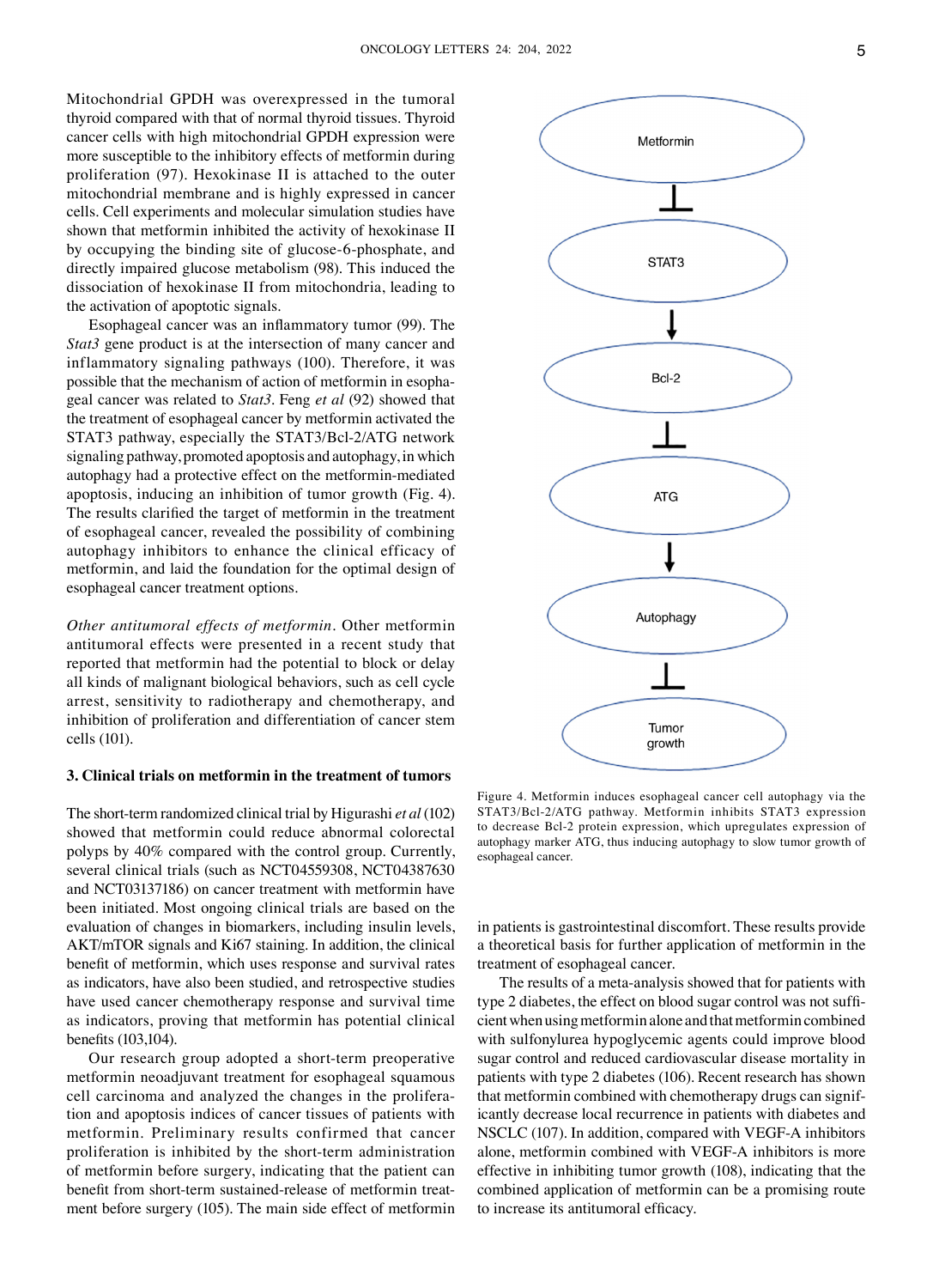#### **4. Conclusions**

Metformin is a small-molecule drug with multiple pharmacological functions. Although research on metformin as an antitumoral drug is still in its preliminary stage, its potential antitumoral efficacy has made people look forward to studying metformin. Based on current research, it is hypothesized that metformin combined with radiotherapy and chemotherapy can enhance the clinical efficacy against tumors, thereby benefiting patients. Further research on metformin should be carried out on the two following aspects: i) Improvement of the molecular structure and pharmaceutical form of metformin, such as modifying tablets into other pharmaceutical forms to produce targeted drugs to improve efficacy and reduce adverse reactions, or coupling certain active groups to the chemical structure of metformin to increase its specificity and effective concentration; ii) evaluation of the combination of metformin with other drugs to improve efficacy. In both cases, the ultimate goal of researchers is to fully understand and optimize the antitumoral effect of metformin in clinical practice and benefit patients.

#### **Acknowledgements**

Not applicable.

# **Funding**

This study was supported by the following grants: Xianning high-level personnel project (grant no. 3) and Hubei University of Science and Technology developing project (grant no. 2019‑21GP04) for NZF, Hubei University of Science and Technology developing (grant no. 2019‑20X018) and pharmacy project (grant no. 2019‑20YZ03) for WZ, Hubei University of Science and Technology doctor initiation project (grant no. BK1431) and Hubei Department of Education direction project (grant no. B201771) for WHN, National Natural Science Foundation of China Youth Science Foundation project (grant no. 81902937) for SYL.

#### **Availability of data and materials**

Not applicable.

# **Authors' contributions**

HZha, ZN, TS and YC designed the study. HW, DH, HZho, ZW, FW, LW and QW wrote the manuscript. YS, ZN, XS, YR, QH and HZha revised the manuscript. Data authentication is not applicable. All authors have read and approved the final manuscript.

# **Ethics approval and consent to participate**

Not applicable.

#### **Patient consent for publication**

Not applicable.

# **Competing interests**

The authors declare that they have no competing interests.

#### **References**

- 1. Nasri H and Rafieian‑Kopaei M: Metformin: Current knowledge. J Res Med Sci 19: 658‑664, 2014.
- 2. Top WMC, Kooy A and Stehouwer CDA: Metformin: A narrative review of its potential benefits for cardiovascular disease, cancer and dementia. Pharmaceuticals (Basel) 15: 312, 2022.
- 3. Kramer JR, Natarajan Y, Dai J, Yu X, Li L, El‑Serag HB and Kanwal F: Effect of diabetes medications and glycemic control on risk of hepatocellular cancer in patients with nonalcoholic fatty liver disease. Hepatology 15: 32244, 2021.
- 4. Gralewska P, Gajek A, Marczak A and Rogalska A: Metformin affects olaparib sensitivity through induction of apoptosis in epithelial ovarian cancer cell lines. Int J Mol Sci 22: 10557, 2021.
- 5. Tsogas FK, Majerczyk D and Hart PC: Possible role of metformin as an immune modulator in the tumor microenvironment of ovarian cancer. Int J Mol Sci 22: 867, 2021.
- 6. Adeyemi SA and Choonara YE: Current advances in cell thera‑ peutics: A biomacromolecules application perspective. Expert Opin Drug Deliv 12: 1‑18, 2022.
- 7. Liao M, Qin R, Huang W, Zhu HP, Peng F, Han B and Liu B: Targeting regulated cell death (RCD) with small-molecule compounds in triple-negative breast cancer: A revisited perspective from molecular mechanisms to targeted therapies. J Hematol Oncol 15: 44, 2022.
- 8. Marciano O, Mehazri L, Shpungin S, Varvak A, Zacksenhaus E and Nir U: Fer and fert govern mitochondrial susceptibility to metformin and hypoxic stress in colon and lung carcinoma cells. Cells 10: 97, 2021.
- 9. Mohammadi S, Arefnezhad R, Danaii S and Yousefi M: New insights into the core Hippo signaling and biological macromolecules interactions in the biology of solid tumors. Biofactors 46: 514‑530, 2020.
- 10. Kim YS, Hwang KA, Go RE, Kim CW and Choi KC: Gene therapy strategies using engineered stem cells for treating gynecologic and breast cancer patients (Review). Oncol Rep 33: 2107‑2112, 2015.
- 11. Hotta K, Kiura K, Ueoka H, Tabata M, Fujiwara K, Kozuki T, Okada T, Hisamoto A and Tanimoto M: Effect of gefitinib ('Iressa', ZD1839) on brain metastases in patients with advanced non‑small‑cell lung cancer. Lung Cancer 46: 255‑261, 2004.
- 12. Lankheet NA, Schaake EE, Burgers SA, van Pel R, Beijnen JH, Huitema ADR, Klomp H and NEL Study Group: Concentrations of erlotinib in tumor tissue and plasma in non‑small‑cell lung cancer patients after neoadjuvant therapy. Clin Lung Cancer 16: 320‑324, 2015.
- 13. Zitvogel L, Rusakiewicz S, Routy B, Ayyoub M and Kroemer G: Immunological off-target effects of imatinib. Nat Rev Clin Oncol 13: 431‑446, 2016.
- 14. Joensuu H: Treatment of inoperable gastrointestinal stromal tumor (GIST) with imatinib (Glivec, Gleevec). Med Klin (Munich) 15 (Suppl 1): S28‑S30, 2002.
- 15. Cohen C, Pop D, Icard P, Berthet JP, Venissac N and Mouroux J: Is there a place for thoracoscopic enucleation of esophageal gastrointestinal stromal tumors? Thorac Cardiovasc Surg 67: 585‑588, 2019.
- 16. Chen YH, Yang SF, Yang CK, Tsai HD, Chen TH, Chou MC and Hsiao YH: Metformin induces apoptosis and inhibits migration by activating the AMPK/p53 axis and suppressing PI3K/AKT signaling in human cervical cancer cells. Mol Med Rep 23: 88, 2021.
- 17. Zheng L, Lv W, Zhou Y, Lin X and Yao J: Progress on the mechanism for aspirin's anti-tumor effects. Curr Drug Targets 22: 105‑111, 2021.
- 18. Pereira PMR, Mandleywala K, Ragupathi A and Lewis JS: Acute statin treatment improves antibody accumulation in EGFR‑ and PSMA‑expressing tumors. Clin Cancer Res 26: 6215‑6229, 2020.
- 19. Pereira A, de Souza Lima ML, da Silva‑Junior AA, Silva EDS, de Araújo Júnior RF, Martins AA, Alves JSF, de Santana Oliveira A, Ferreira LDS, de Araújo Costa ECT, *et al*: In vitro‑in vivo availability of metformin hydrochloride‑PLGA nanoparticles in diabetic rats in a periodontal disease experimental model. Pharm Biol 59: 1576-1584, 2021.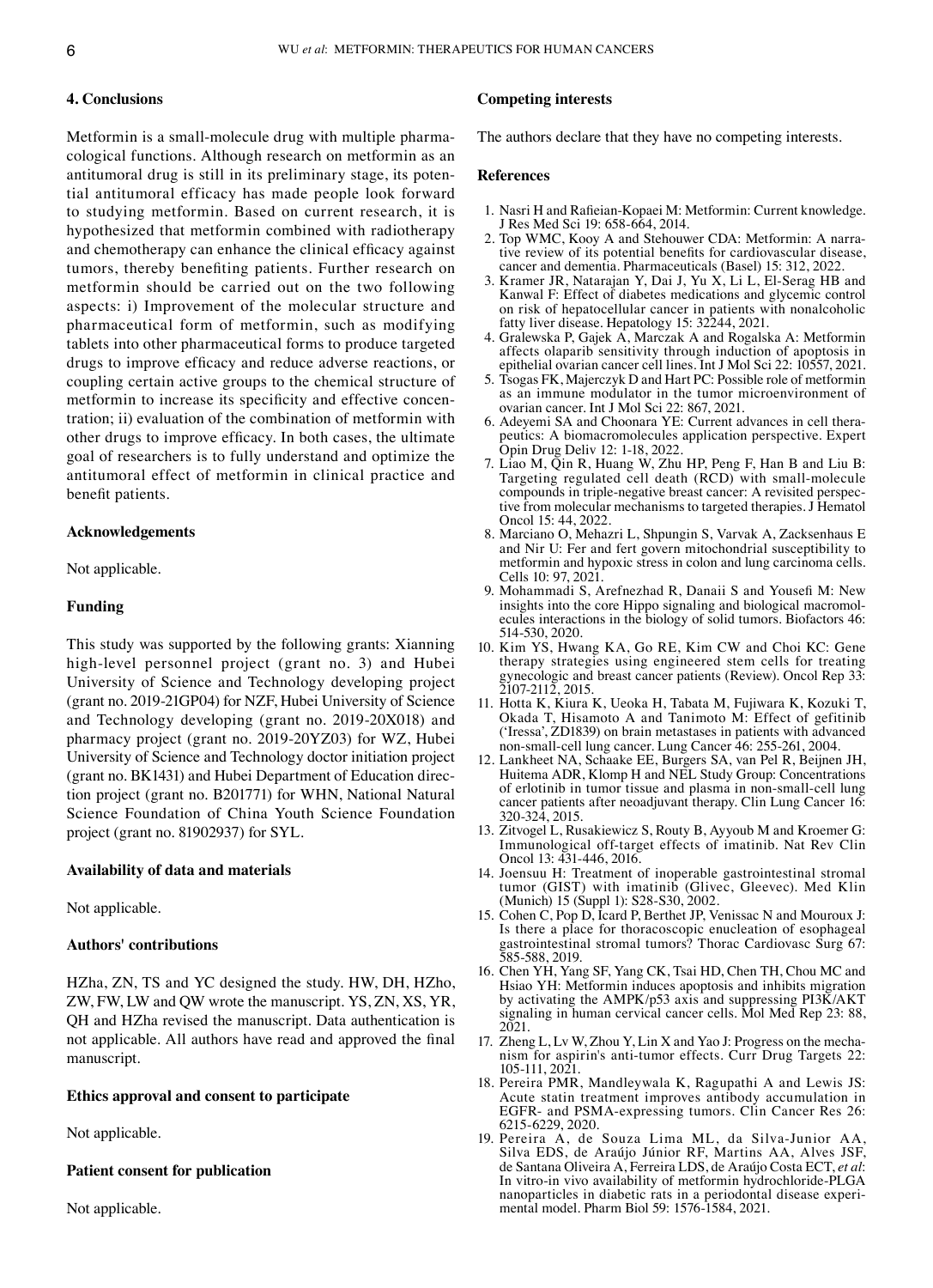- 20. Horas K, van Herck U, Maier GS, Maus U, Harrasser N, Jakob F, Weissenberger M, Arnholdt J, Holzapfel BM and Rudert M: Does vitamin D deficiency predict tumour malignancy in patients with bone tumours? Data from a multi-center cohort analysis. J Bone Oncol 25: 100329, 2020.
- 21. Zeng L, Holly JM and Perks CM: Effects of physiological levels of the green tea extract epigallocatechin‑3‑gallate on breast cancer cells. Front Endocrinol (Lausanne) 5: 61, 2014.
- 22. Varghese S, Samuel SM, Varghese E, Kubatka P and Büsselberg D: High glucose represses the anti-proliferative and pro‑apoptotic effect of metformin in triple negative breast cancer cells. Biomolecules 9: 16, 2019.
- 23. Kawakita E, Yang F, Kumagai A, Takagaki Y, Kitada M, Yoshitomi Y, Ikeda T, Nakamura Y, Ishigaki Y, Kanasaki K and Koya D: Metformin mitigates DPP-4 inhibitor-induced breast cancer metastasis via suppression of mTOR signaling. Mol Cancer Res 19: 61‑73, 2021.
- 24. Stage TB, Brøsen K and Christensen MM: A comprehensive review of drug-drug interactions with metformin. Clin Pharmacokinet 54: 811‑824, 2015.
- 25. Bian X, Jiang L, Gan Z, Zhang L, Cai L and Hu X: A glimepiride‑metformin multidrug crystal: Synthesis, crystal structure analysis, and physicochemical properties. Molecules 24: 3786, 2019.
- 26. Scheen AJ: Clinical pharmacokinetics of metformin. Clin Pharmacokinet 30: 359‑371, 1996.
- 27. Palumbo PJ: Metformin: Effects on cardiovascular risk factors in patients with non‑insulin‑dependent diabetes mellitus. J Diabetes Complications 12: 110‑119, 1998.
- 28. Mbara KC, Mato PE, Driver C, Nzuza S, Mkhombo NT, Gcwensa SK, Mcobothi EN and Owira PM: Metformin turns 62 in pharmacotherapy: Emergence of non‑glycaemic effects and potential novel therapeutic applications. Eur J Pharmacol 898: 173934, 2021.
- 29. Notaro ALG and Neto FTL: The use of metformin in women with polycystic ovary syndrome: An updated review. J Assist Reprod Genet 14: 573‑579, 2022.
- 30. Yu Y, Yu L, Cheng N, Liu X, Fang C, Liu S and Zhu L: Exercise alleviates the apolipoprotein A5-toll-like receptor 4 axis impairment in mice with high-fat diet-induced non-alcoholic steatohepatitis. Front Physiol 12: 783341, 2021.
- 31. Kalariya NM, Shoeb M, Ansari NH, Srivastava SK and Ramana KV: Antidiabetic drug metformin suppresses endo‑ toxin‑induced uveitis in rats. Invest Ophthalmol Vis Sci 53: 3431‑3440, 2012.
- 32. Agostini F, Masato A, Bubacco L and Bisaglia M: Metformin repurposing for parkinson disease therapy: Opportunities and challenges. Int J Mol Sci 23: 398, 2021.
- 33. Ma X, Xiao W, Li H, Pang P, Xue F, Wan L, Pei L and Yan H: Metformin restores hippocampal neurogenesis and learning and memory via regulating gut microbiota in the obese mouse model. Brain Behav Immun 95: 68‑83, 2021.
- 34. Kim JW, Choe JY and Park SH: Metformin and its therapeutic applications in autoimmune inflammatory rheumatic disease. Korean J Intern Med 37: 13‑26, 2022.
- 35. Siskind D, Friend N, Russell A, McGrath JJ, Lim C, Patterson S, Flaws D, Stedman T, Moudgil V and Sardinha S: CoMET: A protocol for a randomised controlled trial of co‑commencement of METformin as an adjunctive treatment to attenuate weight gain and metabolic syndrome in patients with schizophrenia newly commenced on clozapine. BMJ Open 8: e021000, 2018.
- 36. Taylor A, Siddiqui MK, Ambery P, Armisen J, Challis BG, Haefliger C, Pearson ER, Doney ASF, Dillon JF and Palmer CNA: Metabolic dysfunction‑related liver disease as a risk factor for cancer. BMJ Open Gastroenterol 9: e000817, 2022.
- 37. Sousa AP, Costa R, Alves MG, Soares R, Baylina P and Fernandes R: The impact of metabolic syndrome and type 2 diabetes mellitus on prostate cancer. Front Cell Dev Biol 10: 843458, 2022.
- 38. Yang J, Nishihara R, Zhang X, Ogino S and Qian ZR: Energy sensing pathways: Bridging type 2 diabetes and colorectal cancer? J Diabetes Complications 31: 1228‑1236, 2017.
- 39. Kabat GC, Kim M, Chlebowski RT, Khandekar J, Ko MG, McTiernan A, Neuhouser ML, Parker DR, Shikany JM, Stefanick ML, *et al*: A longitudinal study of the metabolic syndrome and risk of postmenopausal breast cancer. Cancer Epidemiol Biomarkers Prev 18: 2046‑2053, 2009.
- 40. Wang X and Ding S: The biological and pharmacological connections between diabetes and various types of cancer. Pathol Res Pract 227: 153641, 2021.
- 41. Cook A and Cowan C: Adipose. In: StemBook. Harvard Stem Cell Institute, Cambridge, MA, 2008
- 42. Menendez JA, Vazquez-Martin A, Ortega FJ and Fernandez-RealJM: Fatty acid synthase: Association with insulin resistance, type 2 diabetes, and cancer. Clin Chem 55: 425‑438, 2009.
- 43. LeRoith D, NovosyadlyyR, Gallagher EJ, Lann D, Vijayakumar A and Yakar S: Obesity and type 2 diabetes are associated with an increased risk of developing cancer and a worse prognosis; epidemiological and mechanistic evidence. Exp Clin Endocrinol Diabetes 116 (Suppl 1): S4‑S6, 2008.
- 44. Jayalath VH, Ireland C, Fleshner NE, Hamilton RJ and Jenkins DJ: The relationship between metformin and serum prostatespecific antigen levels. Prostate 76: 1445-1453, 2016.
- 45. Park JH, Hong JY, Park YS, Kang G, Han K and Park JO: Association of prediabetes, diabetes, and diabetes duration with biliary tract cancer risk: A nationwide cohort study. Metabolism 123: 154848, 2021.
- 46. Zhang AMY, Chu KH, Daly BF, Ruiter T, Dou Y, Yang JCC, de Winter TJJ, Chhuor J, Wang S, Flibotte S, *et al*: Effects of hyperinsulinemia on pancreatic cancer development and the immune microenvironment revealed through single-cell transcriptomics. Cancer Metab 10: 5, 2022.
- 47. Lu L, Koo S, McPherson S, Hull MA, Rees CJ and Sharp L: Systematic review and meta-analysis: Associations between metabolic syndrome and colorectal neoplasia outcomes. Colorectal Dis 13: 16092, 2022.
- 48. Nayak S, Rathore V, Bharati J and Sahu KK: Extending the ambit of SGLT2 inhibitors beyond diabetes: A review of clinical and preclinical studies on non‑diabetic kidney disease. Expert Rev Clin Pharmacol 14: 1513‑1526, 2021.
- 49. Lam BQ, Srivastava R, Morvant J, Shankar S and Srivastava RK: Association of diabetes mellitus and alcohol abuse with cancer: Molecular mechanisms and clinical significance. Cells 10: 3077, 2021.
- 50. Srinivasan M, Arzoun H, Gk LB and Thangaraj SR: A systematic review: Does insulin resistance affect the risk and survival outcome of breast cancer in women? Cureus 14: e21712, 2022.
- 51. Lemon LS, Orr B, Modugno F, Buckanovich RJ, Coffman L, Edwards RP and Taylor S: Metformin and survival: Is there benefit in a cohort limited to diabetic women with endometrial, breast, or ovarian cancer? Gynecol Oncol 165: 60‑66, 2022.
- 52. Choi E, Kikuchi S, Gao H, Brodzik K, Nassour I, Yopp A, Singal AG, Zhu H and Yu H: Mitotic regulators and the SHP2‑MAPK pathway promote IR endocytosis and feedback regulation of insulin signaling. Nat Commun 10: 1473, 2019.
- 53. Wang L, Zhang B, Zheng W, Kang M, Chen Q, Qin W, Li C, Zhang Y, Shao Y and Wu Y: Exosomes derived from pancreatic cancer cells induce insulin resistance in C2C12 myotube cells through the PI3K/Akt/FoxO1 pathway. Sci Rep 7: 5384, 2017.
- 54. Yang X, Huang M, Zhang Q, Chen J, Li J, Han Q, Zhang L, Li J, Liu S, Ma Y, *et al*: Metformin antagonizes ovarian cancer cells malignancy through MSLN mediated IL‑6/STAT3 signaling. Cell Transplant 30: 9636897211027819, 2021.
- 55. Rho SB, Byun HJ, Kim BR and Lee CH: Knockdown of LKB1 sensitizes endometrial cancer cells via AMPK activation. Biomol Ther 29: 650‑657, 2021.
- 56. Cheng T, Wang C, Lu Q, Cao Y, Yu W, Li W, Liu B, Gao X, Lü J and Pan X: Metformin inhibits the tumor-promoting effect of low‑dose resveratrol, and enhances the anti‑tumor activity of high‑dose resveratrol by increasing its reducibility in triple negative breast cancer. Free Radic Biol Med 180: 108‑120, 2022.
- 57. Eze C, Belka C and Manapov F: Forging a path for metformin use in inoperable locally advanced non‑small cell lung cancer. JAMA Oncol 7: 1341‑1342, 2021.
- 58. Mazurek M, Litak J, Kamieniak P, Kulesza B, Jonak K, Baj J and Grochowski C: Metformin as potential therapy for high-grade glioma. Cancers (Basel) 12: 210, 2020.
- 59. Zhao A, Xiao H, Zhu Y, Liu S, Zhang S, Yang Z, Du L, Li X, Niu X, Wang C, *et al*: Omentin‑1: A newly discovered warrior against metabolic related diseases. Expert Opin Ther Targets 10: 275‑289, 2022.
- 60. Eibl G and Rozengurt E: Metformin: Review of epidemiology and mechanisms of action in pancreatic cancer. Cancer Metastasis Rev 40: 865‑878, 2021.
- 61. Wang CP, Kuhn J, Shah DP, Schmidt S, Lam YWF, MacCarthy D, Tenner L and Ramirez AG: Metformin modifies disparity in hepatocellular carcinoma incidence in men with type 2 diabetes but without chronic liver diseases. Cancer Med 8: 3206-3215, 2019.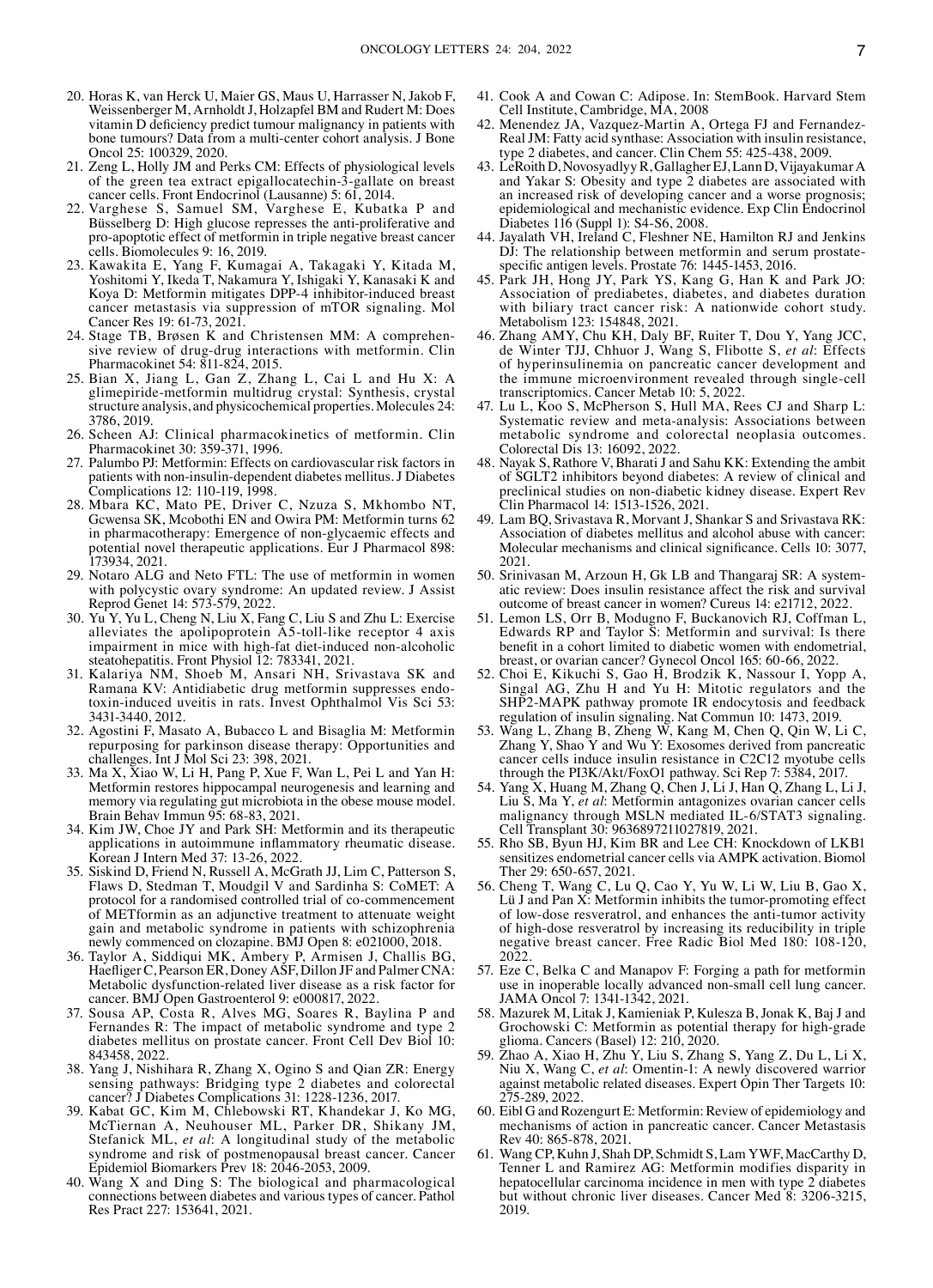- 62. Erkinantti S, Marttila M, Sund R, Arffman M, Urpilainen E, Puistola U, Hautakoski A, Karihtala P, Läärä E and Jukkola A: Association of metformin, other antidiabetic medications, and statins with incidence of colon cancer in patients with type 2 diabetes. Clin Colorectal Cancer 20: e113‑e119, 2021.
- 63. Febbraro T, Lengyel E and Romero IL: Old drug, new trick: Repurposing metformin for gynecologic cancers? Gynecol Oncol 135: 614‑621, 2014.
- 64. Xu H, Chen K, Jia X, Tian Y, Dai Y, Li D, Xie J, Tao M and Mao Y: Metformin use is associated with better survival of breast cancer patients with diabetes: A meta‑analysis. Oncologist 20: 1236‑1244, 2015.
- 65. Wang Q, Ma X, Long J, Du X, Pan B and Mao H: Metformin and survival of women with breast cancer: A meta-analysis of randomized controlled trials. J Clin Pharm Ther 16: 13500, 2021.
- 66. Tseng CH: Metformin significantly reduces incident prostate cancer risk in Taiwanese men with type 2 diabetes mellitus. Eur J Cancer 50: 2831‑2837, 2014.
- 67. Brancher S, Støer NC, Weiderpass E, Damhuis RAM, Johannesen TB, Botteri E and Strand TE: Metformin use and lung cancer survival: A population‑based study in Norway. Br J Cancer 124: 1018‑1025, 2021.
- 68. Tseng CH: Metformin reduces thyroid cancer risk in taiwanese patients with type 2 diabetes. PLoS One 9: e109852, 2014.
- 69. Agrawal S, Patel P, Agrawal A, Makhijani N, Markert R and Deidrich W: Metformin use and the risk of esophageal cancer in Barrett esophagus. South Med J 107: 774‑779, 2014.
- 70. Becker C, Jick SS, Meier CR and Bodmer M: Metformin and the risk of endometrial cancer: A case‑control analysis. Gynecol Oncol 129: 565‑569, 2013.
- 71. Bowker SL, Majumdar SR, Veugelers P and Johnson JA: Increased cancer‑related mortality for patients with type 2 diabetes who use sulfonylureas or insulin. Diabetes Care 29: 254‑258, 2006.
- 72. Gandini S, Puntoni M, Heckman‑Stoddard BM, Dunn BK, Ford L, DeCensi A and Szabo E: Metformin and cancer risk and mortality: A systematic review and meta‑analysis taking into account biases and confounders. Cancer Prev Res (Phila) 7: 867‑885, 2014.
- 73. Wu Z, Wu L, Zou L, Wang M and Liu X: Metformin induces myeloma cells necrosis and apoptosis and it is considered for therapeutic use. J Chemother 15: 1-11, 2022.
- Teixeira SF, Guimarães IDS, Madeira KP, Daltoé RD, Silva IV and Rangel LB: Metformin synergistically enhances antiproliferative effects of cisplatin and etoposide in NCI‑H460 human lung cancer cells. J Bras Pneumol 39: 644‑649, 2013 (In English, Portuguese).
- 75. Lin F, Yan W, Wen T and Wu GY: Metformin induces apoptosis in hepatocellular carcinoma Huh-7 cells in vitro and its mechanism. Zhonghua Zhong Liu Za Zhi 35: 742‑746, 2013 (In Chinese).
- 76. Huang X, Hong X, Wang J, Sun T, Yu T, Yu Y, Fang J and Xiong H: Metformin elicits antitumour effect by modulation of the gut microbiota and rescues Fusobacterium nucleatum‑induced colorectal tumourigenesis. EBioMedicine 61: 103037, 2020.
- 77. Phoenix KN, Vumbaca F and Claffey KP: Therapeutic metformin/AMPK activation promotes the angiogenic phenotype in the ERalpha negative MDA‑MB‑435 breast cancer model. Breast Cancer Res Treat 113: 101‑111, 2009.
- 78. Anisimov VN, Egormin PA, Piskunova TS, Popovich IG, Tyndyk ML, Yurova MN, Zabezhinski MA, Anikin IV, Karkach AS and Romanyukha AA: Metformin extends life span of HER-2/neu transgenic mice and in combination with melatonin inhibits growth of transplantable tumors in vivo. Cell Cycle 9: 188‑197, 2010.
- 79. Memmott RM, Mercado JR, Maier CR, Kawabata S, Fox SD and Dennis PA: Metformin prevents tobacco carcinogen‑induced lung tumorigenesis. Cancer Prev Res (Phila) 3: 1066‑1076, 2010.
- 80. Zhang S, Lachance BB, Mattson MP and Jia X: Glucose metabolic crosstalk and regulation in brain function and diseases. Prog Neurobiol 204: 102089, 2021.
- 81. Dai JZ, Wang YJ, Chen CH, Tsai IL, Chao YC and Lin CW: YAP dictates mitochondrial redox homeostasis to facilitate obesity‑ associated breast cancer progression. Adv Sci 18: e2103687, 2022.
- 82. Fleming JB, Gonzalez RJ, Petzel MQ, Lin E, MorrisJS, Gomez H, Lee JE, Crane CH, Pisters PWT and Evans DB: Influence of obesity on cancer‑related outcomes after pancreatectomy to treat pancreatic adenocarcinoma. Arch Surg 144: 216‑221, 2009.
- 83. Purcell SA, Oliveira CLP, Mackenzie M, Robson P, Lewis J and Prado CM: Body composition and prostate cancer risk: A systematic review of observational studies. Adv Nutr 16: 153, 2021.
- 84. Gong L, Wang Z and Zhang Z: Sestrin2 as a potential target for regulating metabolic‑related diseases. Front Endocrinol (Lausanne) 12: 751020, 2021.
- 85. ZellJA, McLarenCE, MorganTR, LawsonMJ, RezkS, AlbersCG, Chen WP, Carmichael JC, Chung J, Richmond E, *et al*: A phase IIa trial of metformin for colorectal cancer risk reduction among individuals with history of colorectal adenomas and elevated body mass index. Cancer Prev Res (Phila) 13: 203‑212, 2020.
- 86. Saini N and Yang X: Metformin as an anti-cancer agent: Actions and mechanisms targeting cancer stem cells. Acta Biochim Biophys Sin (Shanghai) 50: 133‑143, 2018.
- 87. Bang S, Chen Y, Ahima RS and Kim SF: Convergence of IPMK and LKB1‑AMPK signaling pathways on metformin action. Mol Endocrinol 28: 1186‑1193, 2014.
- 88. Najafov A, Luu HS, Mookhtiar AK, Mifflin L, Xia HG, Amin PP, Ordureau A, Wang H and Yuan J: RIPK1 promotes energy sensing by the mTORC1 pathway. Mol Cell 81: 370‑385, 2021.
- 89. Kim BH, Han S, Lee H, Park CH, Chung YM, Shin K, Lee HG and Ye SK: Metformin enhances the anti-adipogenic effects of atorvastatin via modulation of STAT3 and TGF‑β/Smad3 signaling. Biochem Biophys Res Commun 456: 173‑178, 2015.
- 90. Xu S, Lam SK, Cheng PN and Ho JC: Recombinant human arginase induces apoptosis through oxidative stress and cell cycle arrest in small cell lung cancer. Cancer Sci 109: 3471‑3482, 2018.
- 91. Cameron AR, Logie L, Patel K, Erhardt S, Bacon S, Middleton P, Harthill J, Forteath C, Coats JT, Kerr C, *et al*: Metformin selec‑ tively targets redox control of complex I energy transduction. Redox Biol 14: 187‑197, 2018.
- 92.Feng Y, Ke C, Tang Q, Dong H, Zheng X, Lin W, Ke J, Huang J, Yeung SCJ and Zhang H: Metformin promotes autophagy and apoptosis in esophageal squamous cell carcinoma by downregulating Stat3 signaling. Cell Death Dis 5: e1088, 2014.
- 93.Janjetovic K, Vucicevic L, Misirkic M, Vilimanovich U, Tovilovic G, Zogovic N, Nikolic Z, Jovanovic S, Bumbasirevic V, Trajkovic V and Harhaji‑Trajkovic L: Metformin reduces cisplatin‑mediated apoptotic death of cancer cells through AMPK‑independent activation of Akt. Eur J Pharmacol 651: 41‑50, 2011.
- 94. Athreya AP, Kalari KR, Cairns J, Gaglio AJ, Wills QF, Niu N, Weinshilboum R, Iyer RK and Wang L: Model-based unsupervised learning informs metformin-induced cell-migration inhibition through an AMPK‑independent mechanism in breast cancer. Oncotarget 8: 27199‑27215, 2017.
- 95. Yenmiş G, Beşli N, Saraç EY, Emre FS, Şenol K and Kanıgür G: Metformin promotes apoptosis in primary breast cancer cells by downregulation of cyclin D1 and upregulation of P53 through an AMPK‑alpha independent mechanism. Turk J Med Sci 51: 826‑834, 2021.
- 96.Calza G, Nyberg E, Mäkinen M, Soliymani R, Cascone A, Lindholm D, Barborini E, Baumann M, Lalowski M and Eriksson O: Lactate‑induced glucose output is unchanged by metformin at a therapeutic concentration–a mass spectrometry imaging study of the perfused rat liver. Front Pharmacol 9: 141, 2018.
- 97. Thakur S, Daley B, Gaskins K, Vasko VV, Boufraqech M, Patel D, Sourbier C, Reece J, Cheng SY, Kebebew E*, et al*: Metformin targets mitochondrial glycerophosphate dehydrogenase to control rate of oxidative phosphorylation and growth of thyroid cancer in vitro and in vivo. Clin Cancer Res 24: 4030‑4043, 2018.
- 98. Salani B, Marini C, Rio AD, Ravera S, Massollo M, Orengo AM, Amaro A, Passalacqua M, Maffioli S, Pfeffer U, *et al*: Metformin impairs glucose consumption and survival in Calu-1 cells by direct inhibition of hexokinase‑II. Sci Rep 3: 2070, 2013.
- 99.Jiang Y, Xu D, Song H, Qiu B, Tian D, Li Z, Ji Y and Wang J: Inflammation and nutrition‑based biomarkers in the prognosis of oesophageal cancer: A systematic review and meta‑analysis. BMJ Open 11: e048324, 2021.
- 100. El‑Tanani M, Al Khatib AO, Aladwan SM, Abuelhana A, McCarron PA and Tambuwala MM: Importance of STAT3 signalling in cancer, metastasis and therapeutic interventions. Cell Signal 92: 110275, 2022.
- 101. Zahra MH, Afify SM, Hassan G, Nawara HM, Kumon K, Seno A and Seno M: Metformin suppresses self‑renewal and stemness of cancer stem cell models derived from pluripotent stem cells. Cell Biochem Funct 39: 896‑907, 2021.
- 102. Higurashi T, Hosono K, Takahashi H, Komiya Y, Umezawa S, Sakai E, Uchiyama T, Taniguchi L, Hata Y, Uchiyama S, *et al*: Metformin for chemoprevention of metachronous colorectal adenoma or polyps in post-polypectomy patients without diabetes: A multicentre double‑blind, placebo‑controlled, randomised phase 3 trial. Lancet Oncol 17: 475‑483, 2016.